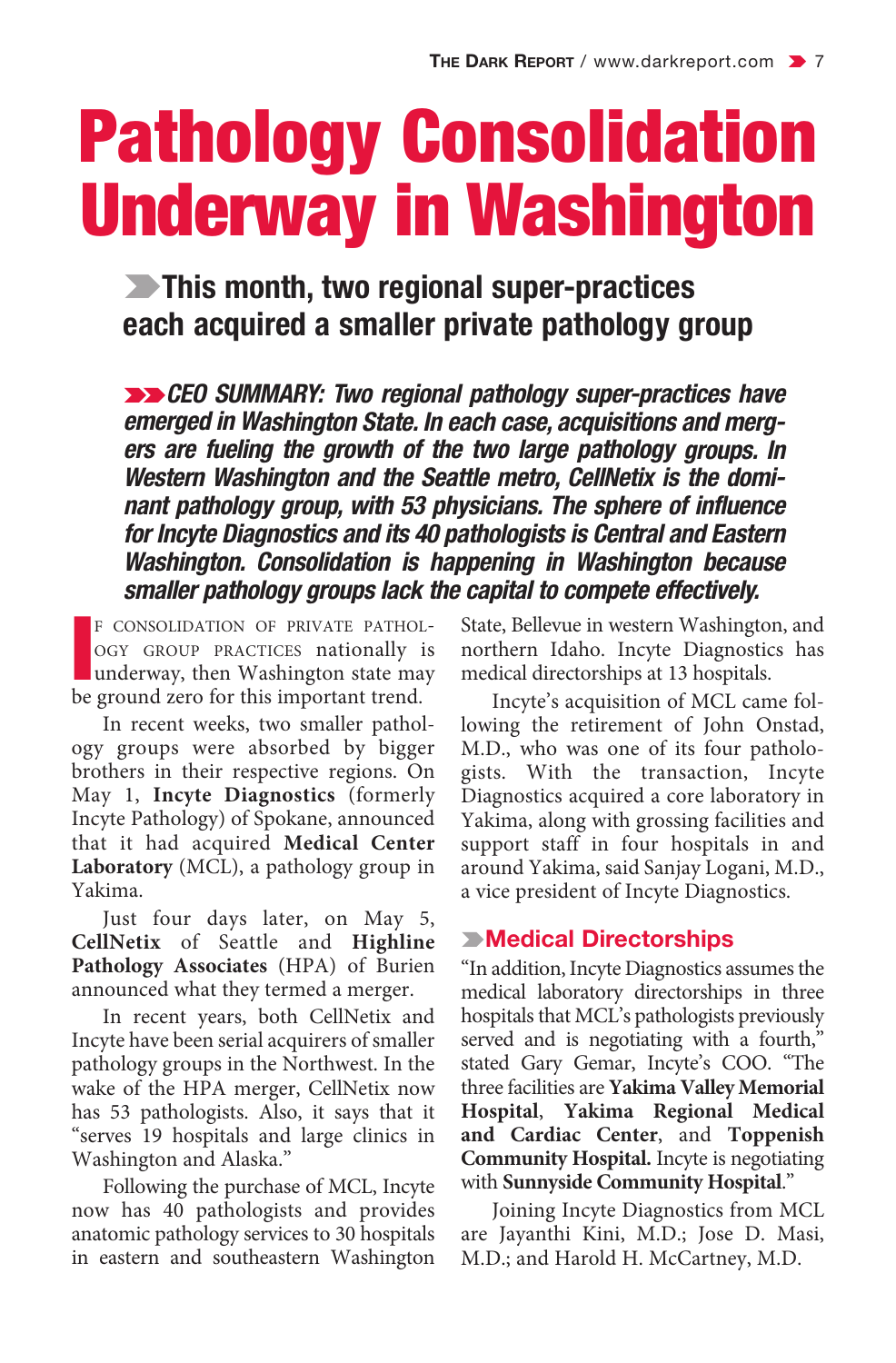"Incyte is following a cautious path because no one is sure how the accountable care model will roll out and how pathology services will be reimbursed," commented Gemar. "We are waiting to see what will happen in 2015 and 2016. In the meantime, like other pathology groups, we are doing our best to cope with whatever downward reimbursement pressure comes each year."

### k**Expanding Statewide**

At CellNetix, the merger adds the three pathologists from MCL. They are Kin Ritchie, M.D., Ph.D.; Garret Alcorn, M.D.; and Thomas Dean, M.D. The pathology group will also gain access to **Highline Medical Center**, which is a 154-bed acute care hospital and a 115-bed specialty center. Highline Medical Center is part of the sixhospital **Franciscan Health System**.

The consolidation of smaller pathology groups happening in Washington are mirrored in several other states around the nation. Basically, the smaller groups of five or fewer pathologists that are often involved in these types of mergers and acquisitions must resolve two major issues.

The first problem is to replace a retiring partner by recruiting a young pathologist into the group. However, it is often difficult to attract the right candidate, particularly to rural communities.

The second problem is access to capital. Smaller pathology groups are confronted with the need to invest more in information technology to stay linked to their hospitals and office-based physician clients. At the same time, the expansion of the pathology test menu to include molecular and genetic tests is expensive, since the pathology group must buy the necessary instrument systems.

## k**Third Issue For Path Groups**

"You can add a third major issue to that list," observed Incyte's Logani. "Within the pathology profession, many consolidations are being done in part because

there is so much downward reimbursement pressure on smaller pathology groups. Payment from the government has taken a nose dive in the last few years and that is driving consolidation.

"At the same time, new molecular tests and personalized medicine are shifting the practice of anatomic pathology," he continued. "Pathology practices in small rural communities find it hard to recruit the pathology specialists they need without aligning with larger groups or with groups affiliated with large hospitals."

Gemar agreed with these points and stated that "our acquisition of MCL is a reflection of those trends. In this case, MCL wanted to replace Dr. Onstad upon his retirement, but it learned that few pathologists want to practice in small rural towns.

"Declining revenue was also an issue," continued Gemar. "For 40 years, MCL had been one of the leading pathology practices in Yakima but the declines in reimbursement in recent years were a problem. MCL saw a further reduction in revenue when a gastroenterology group in Yakima installed an in-office pathology department, causing MCL to lose that specimen volume. These two factors led MCL to start talking with us and those talks led to the acquisition."

### k**Similar Issues At Highline**

Similar issues were involved with CellNetix and Highline. "When we merged with Highline Pathology Associates, the three pathologists became part of our professional organization and we took over the technical business and their hospital contracts," explained Donald R. Howard, M.D., Ph.D., CEO and Chairman of CellNetix. "Since our founding in 2005, we've recognized the importance of being larger and consolidated because it gives us economies of scale and the ability to compete."

Consolidation has been a key business strategy at CellNetix. "In 2005, several pathology groups came together to form